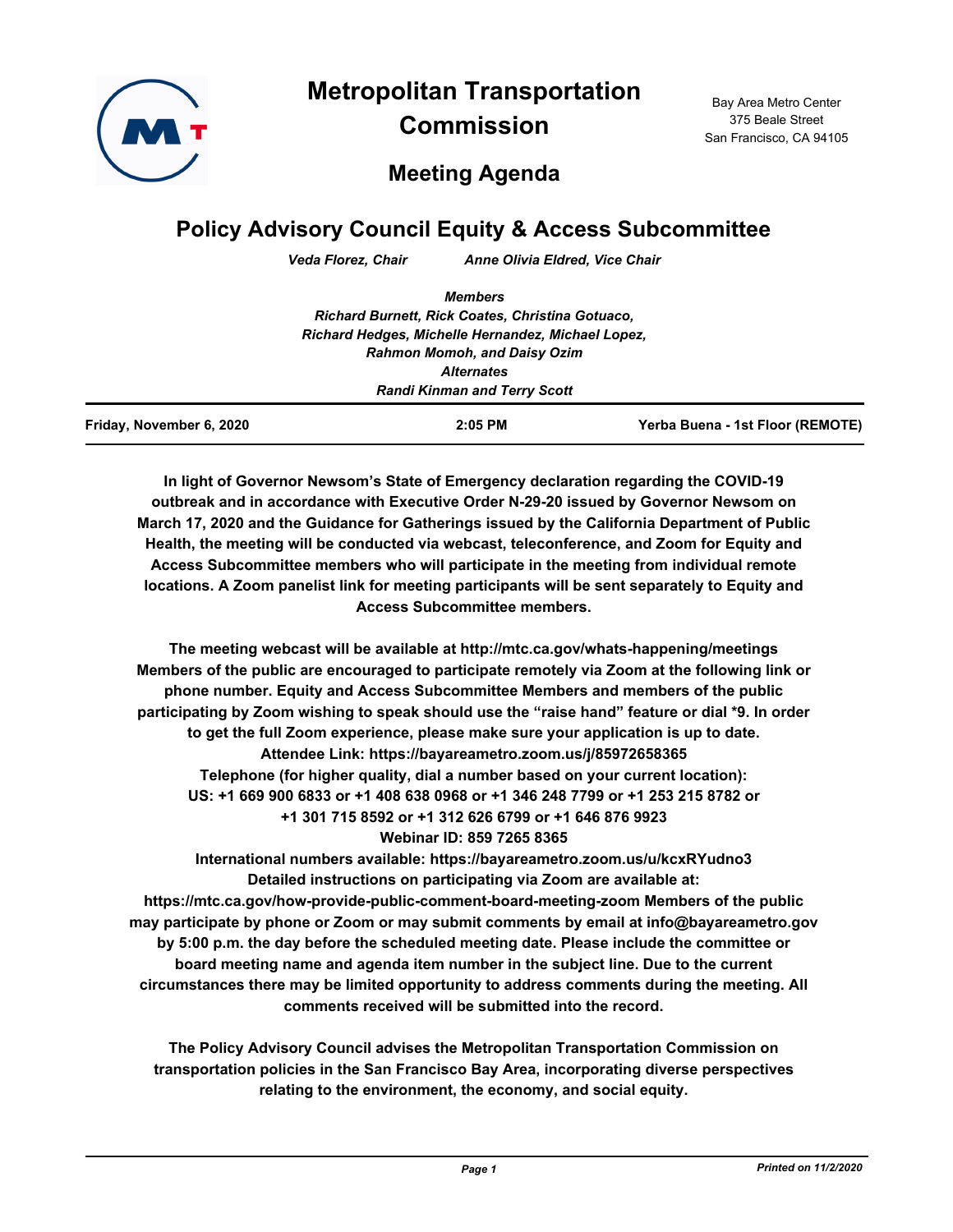# **1. Welcome**

*Veda Florez, Equity & Access Subcommittee Chair*

### **2. Roll Call / Confirm Quorum**

*Quorum: A quorum of this committee shall be a majority of its regular non-ex-officio voting members (6).*

- **3.** [20-1502](http://mtc.legistar.com/gateway.aspx?m=l&id=/matter.aspx?key=21367) Approval of the October 29, 2020 Meeting Minutes
	- Subcommittee Approval *Action:*
		- *Attachments:* [03\\_E&A Minutes\\_Oct 29 2020.pdf](http://mtc.legistar.com/gateway.aspx?M=F&ID=b3a31abc-6bc1-4097-8685-27410bb42830.pdf)
- **4.** [20-1503](http://mtc.legistar.com/gateway.aspx?m=l&id=/matter.aspx?key=21368) Blue Ribbon Transit Recovery Task Force Update
	- *Action:* Information
	- Randi Kinman, Policy Advisory Council Chair *Presenter:*
	- *Attachments:* [04\\_BRTRTF Update.pdf](http://mtc.legistar.com/gateway.aspx?M=F&ID=abeea9ea-abee-4f8f-8821-846271a15a5b.pdf)
- Plan Bay Area 2050: Implementation Plan Development **5.** [20-1504](http://mtc.legistar.com/gateway.aspx?m=l&id=/matter.aspx?key=21369)

Overview of the Plan Bay Area 2050 Implementation Plan phase, including key goals and timeline.

- *Action:* Information
- Chirag Rabari *Presenter:*

*Attachments:* [05\\_PBA 2050-Implementation Plan.pdf](http://mtc.legistar.com/gateway.aspx?M=F&ID=4b9a139d-e066-4604-b7f5-708d4c262175.pdf)

# **6. New Business**

*Members of the subcommittee may bring up new business for discussion or addition to a future agenda.*

# **7. Public Comments / Other Business**

*Note: The subcommittee will not take action on items not listed on today's agenda.*

*Equity and Access Subcommittee Members and members of the public participating by Zoom wishing to speak should use the "raise hand" feature or dial \*9.*

# **8. Adjournment / Next Meeting**

**The next meeting of the Policy Advisory Council Equity and Access Subcommittee will be held Friday, December 4, 2020 at 10:05 a.m. remotely and by webcast as appropriate depending on the status of any shelter in place orders. Any changes to the schedule will be duly noticed to the public.**